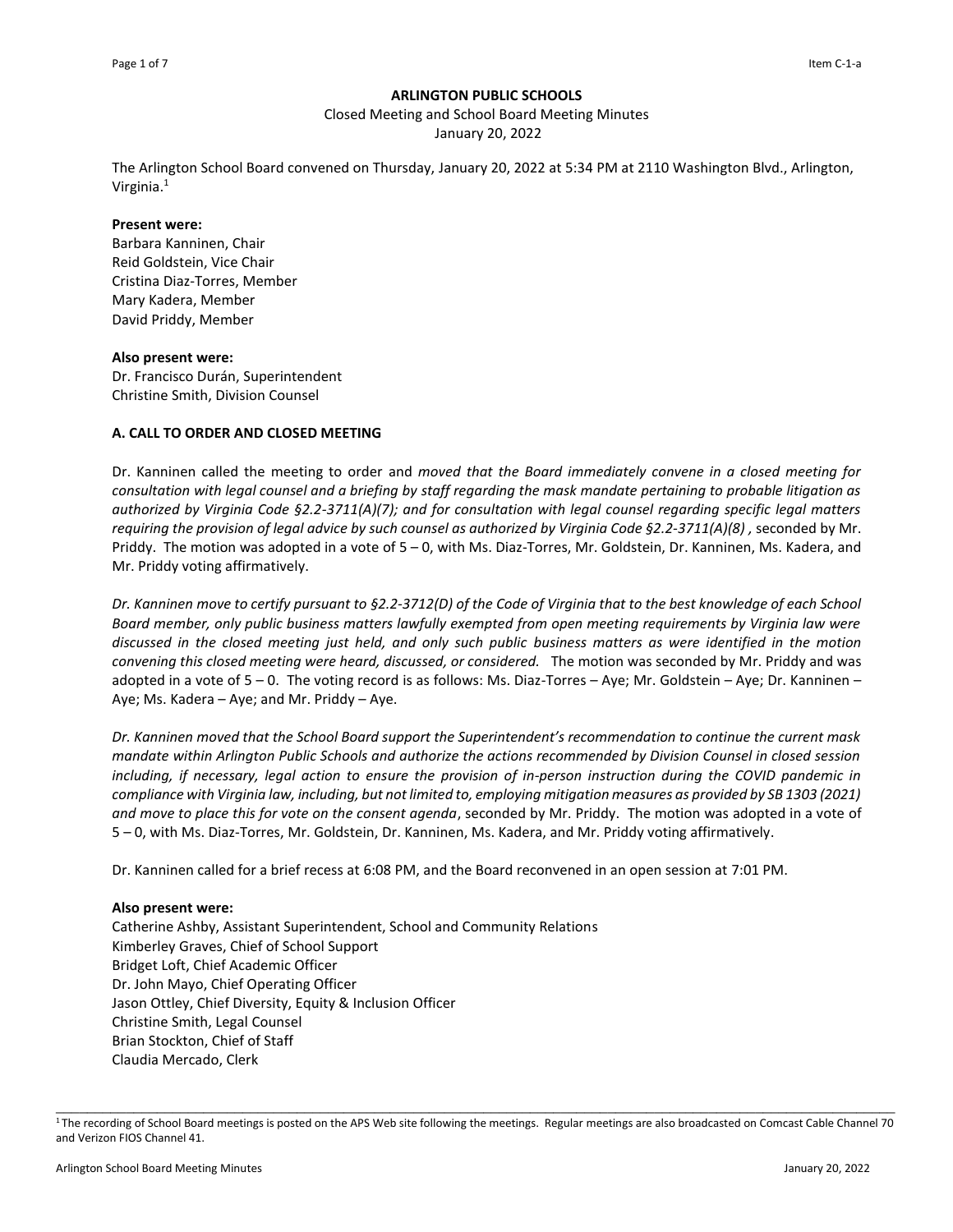# **B. REGULAR MEETING OPENING**

- 1. Call to Order
- 2. Pledge of Allegiance
- 3. Board Announcement on Mask Use
- 4. Recognitions: Posse Scholars and QuestBridge Scholar

Mr. Tyrone Byrd, Director of Secondary Education, presented the six high school students who earned four-year, full-ride scholarships from The Posse Foundation to attend partnering higher education institutions. The Posse Foundation recruits and trains outstanding young people from urban high schools with the goal to send them to top colleges and universities. He also presented the four seniors who earned four-year, full-ride QuestBridge scholarships. QuestBridge Scholars is a college and scholarship application process that helps outstanding lowincome high school seniors gain admission and full four-year scholarships to the nation's most selective colleges.

### **C. CONSENT ITEMS (7:09 PM):**

*Ms. Diaz-Torres moved for adoption of the consent agenda*, seconded by Mr. Priddy. The motion was adopted in a vote of 5 – 0, with Ms. Diaz-Torres, Mr. Goldstein, Dr. Kanninen, Ms. O'Grady, and Mr. Priddy voting affirmatively. The following items or actions were approved as a part of consent:

- 1. Minutes: None
- 2. Personnel Actions P/E-SCALE 1 Reclassification Request Supervisor of School Safety
	- T-SCALE PERSONNEL
	- 5 Appointments 4 Changes In Position/Salary 3 Resignations 1 Retirement

A-SCALE PERSONNEL

- 4 Appointments
- 3 Resignations

SUPPORT SERVICES PERSONNEL 8 Appointment 1 Change in Salary/Position 2 Resignations 1 Retirement

- 3. I-1.34 Early Childhood Preschool Programs
- 4. I-11.5.2.31 Student Acceleration
- 5. I-7.2.9.30 Program Differentiation
- 6. Consideration of Legal Matters

\_\_\_\_\_\_\_\_\_\_\_\_\_\_\_\_\_\_\_\_\_\_\_\_\_\_\_\_\_\_\_\_\_\_\_\_\_\_\_\_\_\_\_\_\_\_\_\_\_\_\_\_\_\_\_\_\_\_\_\_\_\_\_\_\_\_\_\_\_\_\_\_\_\_\_\_\_\_\_\_\_\_\_\_\_\_\_\_\_\_\_\_\_\_\_\_\_\_\_\_\_\_\_\_\_\_\_\_ <sup>1</sup>The recording of School Board meetings is posted on the APS Web site following the meetings. Regular meetings are also broadcasted on Comcast Cable Channel 70 and Verizon FIOS Channel 41.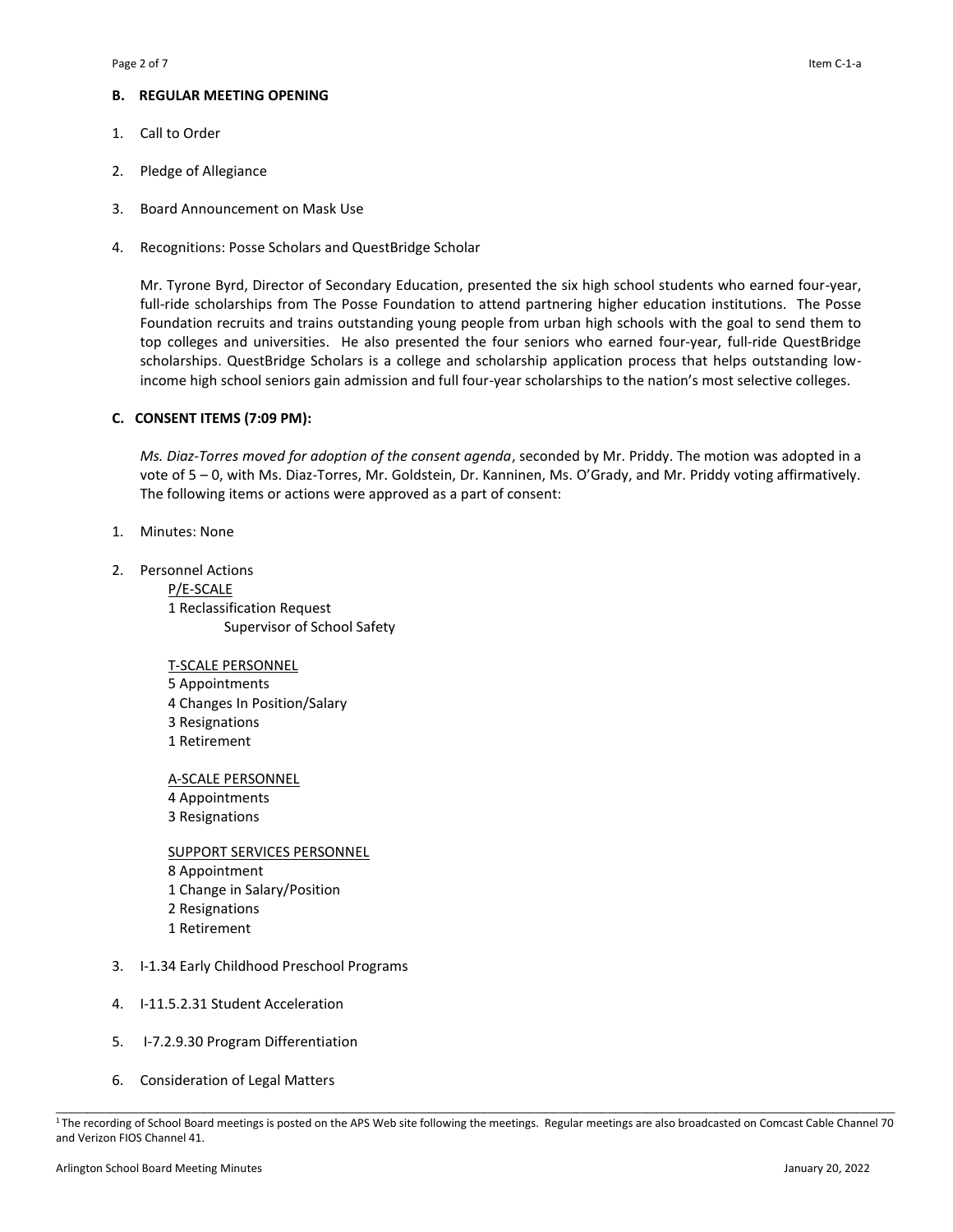Dr. Kanninen announced the policies that were adopted under consent and shared that the Superintendent approved the Policy Implementation Procedures (PIPs) associated with those policies. In addition, she announced that the School Board voted to support the Superintendent's recommendation to maintain the mask mandate within Arlington Public Schools and authorized the actions recommended by Division Counsel in closed session including, if necessary, legal action to ensure the provision of in-person instruction during the COVID pandemic in compliance with Virginia law, including, but not limited to, employing mitigation measures as provided by SB 1303 (2021).

# **D. ANNOUNCEMENTS (7:11 PM):**

1. Board Announcements:

January 26, 2022 – Virtual Policy Subcommittee Meeting, 8:30 AM January 27, 2022 – Closed Meeting, 5:30 PM, School Board Conference Room January 27, 2022 – Committee of the Whole Meeting, 6:30 PM, School Board Conference Room

Mr. Goldstein shared about upcoming events at Arlington Science Focus School.

2. Superintendent's Announcements and Updates

Dr. Durán announced that the Support Employee of the Year nomination deadline was February 18 and encouraged the community to nominate an employee who goes above and beyond and deserves recognition. He presented important upcoming dates, including information about Virtual Kindergarten Information Night. Dr. Durán spoke about the importance of the required mask use mandate for students, staff, and visitors indoors at school and on school buses to keep schools open and safe. He also provided information on the Test to Stay Program and the distribution of COVID-19 test kits. Dr. Durán presented information on the inclement weather plan to transition to synchronous, virtual learning on snow days as conditions allow. Furthermore, Dr. Durán announced that closeout funds would be used to purchase literacy and math resources needed to address the downward trends in the number of students meeting grade-level benchmarks. To conclude, Dr. Durán highlighted the Discovery Elementary School's HydroGarden, where students experience hands-on learning as part of their sustainability focus.

Mr. Priddy addressed the inclement weather closure on January 20 and requested that decisions on the status of operations be delayed considering the changes in the forecast and Mr. Goldstein inquired about the decision timeline. Dr. Durán explained the process of making inclement weather closure decisions noting that student and staff safety is a priority and decisions are made with the best information available. The Board discussed the Test to Stay Program and monitoring literacy progress.

# **E. PUBLIC COMMENT ON AGENDA AND NON-AGENDA ITEMS (7:47 PM):**

The following speakers addressed the Board supporting universal mask mandate and sharing their concerns on Governor Glenn Youngkin's executive order lifting mask mandates in Virginia schools:

Jeff Martin, Arlington resident Christine Bolon, teacher, Yorktown High School Wendi Pizer, parent advocate, Arlington Special Education PTA (SEPTA) Claire Noakes, Arlington County Council of PTAs (CCPTA), Black Parents of Arlington, Arlington Special Education PTA (SEPTA), and Arlington Hispanic Parents Association Whytni Kernodle, President, Black Parents of Arlington Mern Horan Jamie Cohen-Cole, parent Lara Daly-Sims, parent Deborah McClary, parent

\_\_\_\_\_\_\_\_\_\_\_\_\_\_\_\_\_\_\_\_\_\_\_\_\_\_\_\_\_\_\_\_\_\_\_\_\_\_\_\_\_\_\_\_\_\_\_\_\_\_\_\_\_\_\_\_\_\_\_\_\_\_\_\_\_\_\_\_\_\_\_\_\_\_\_\_\_\_\_\_\_\_\_\_\_\_\_\_\_\_\_\_\_\_\_\_\_\_\_\_\_\_\_\_\_\_\_\_ <sup>1</sup>The recording of School Board meetings is posted on the APS Web site following the meetings. Regular meetings are also broadcasted on Comcast Cable Channel 70 and Verizon FIOS Channel 41.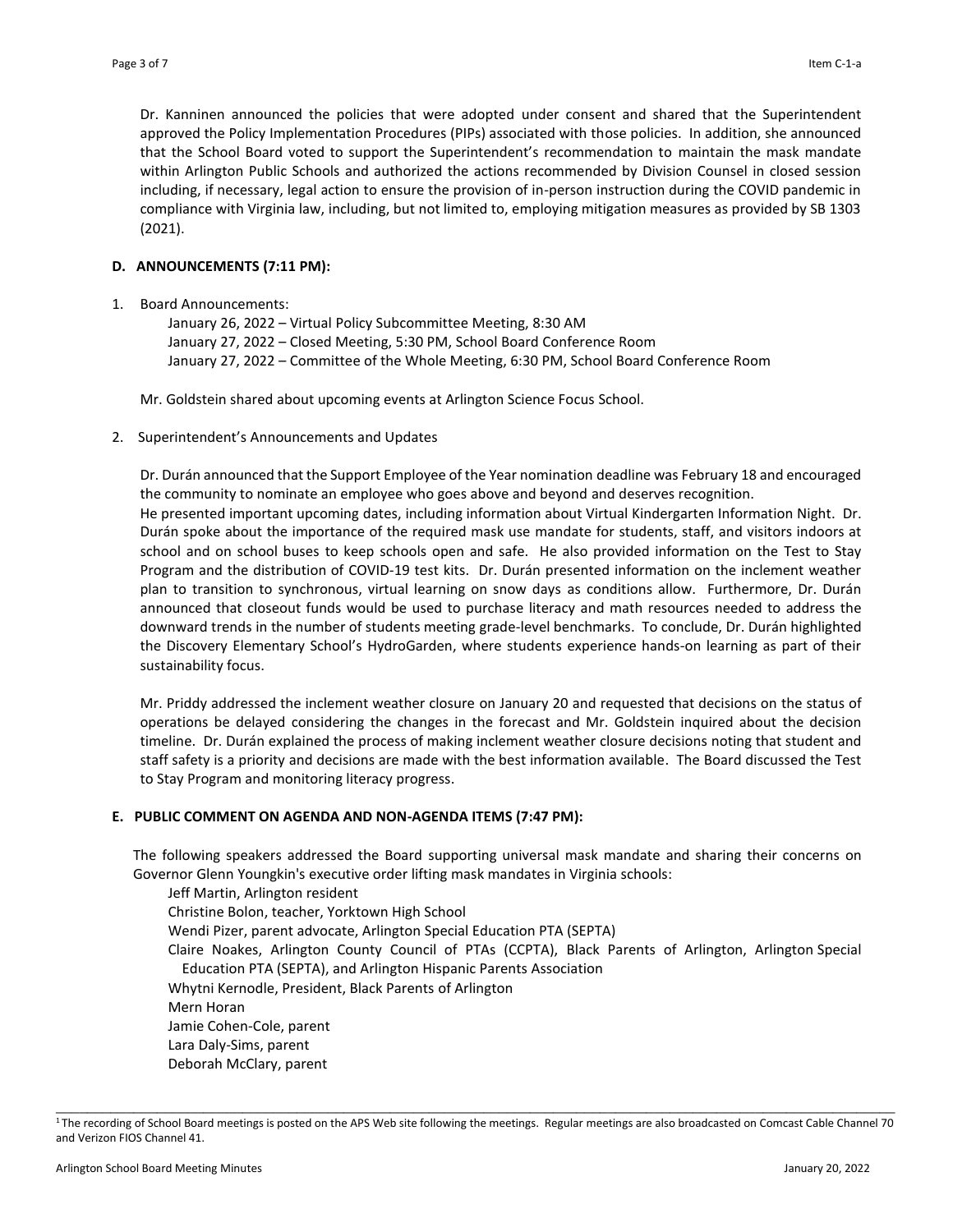The following speakers also addressed the Board:

Josh Folb, teacher, sharing concerns about teacher work overload

- Jennifer Bartlett, President, Friends of Arlington's David M. Brown Planetarium, supporting opening the Planetarium in the fall
- Kathi Overton, member, Friends of Arlington's David M. Brown Planetarium, supporting opening the Planetarium in the fall
- Naisha Chinnery, parent, Gunston Middle School, supporting Governor Glenn Youngkin's executive order lifting mask mandates in Virginia schools
- Miranda Turner, member, Arlington Parents for Education, supporting the Test to Stay Program and encouraging addressing learning loss
- Ivis Castillo, bus driver, supporting early decisions related to inclement weather and encouraging a better work environment at Transportation Services
- Jacob Berube, Libertarian Party of Northern Virginia, supporting Governor Glenn Youngkin's executive order lifting mask mandates in Virginia schools
- Charles Smith, bus attendant, supporting mask mandate and encouraging a better work environment at Transportation Services

The Board recessed at 8:25 PM and reconvened at 8:32 PM.

### **F. MONITORING ITEMS (8:32 PM):**

1. Virtual Learning Program (VLP) Update

Ms. Graves presented an overview of the enrollment by level and demographic categories. She provided an overview of the instructional classes available to students and an update on the staffing of the program. Acknowledging the impact of the pandemic on students, Ms. Graves spoke about the social and emotional learning (SEL) and mental health supports for students and the collaboration with the home schools. Ms. Loft presented information on the professional learning opportunities for the VLP staff, specifically for staff supporting special education and English language learner students. She also shared information on compensatory services for students with disabilities and the plan to address VLP Students' learning needs. To conclude, Ms. Graves expressed that it would be remiss not to acknowledge that the VLP continued to have areas to improve and staff needed to continue to address parent engagement.

As the liaison to the VLP, Ms. Kadera appreciated the school system acknowledging that the VLP did not have a successful start and that staff was humbled to admit that mistakes were made and worked swiftly to try to address all issues. She commended the staff for demonstrating their genuine commitment to students and improving collaboration with the VLP families. Furthermore, the Board discussed summer school options, monitoring active participation of students, ways students can access mental health supports, and the breakdown of demographic data for the VLP. They also discussed grading and the plans to help students academically. Lastly, Dr. Kanninen requested a budget update for the program.

### **G. ACTION ITEMS (9:21 PM):**

1. Final Fiscal Close-Out/Status and Capital Improvement Plan (CIP) Quarterly Report

*Ms. Diaz-Torres moved that the Board adopt the following resolutions:*

*1. To carry forward funds remaining from FY 2021 to FY 2022, it is recommended that the School Board adopt the following resolution (Resolution #1):*

*The School Board requests the appropriation and increase in County Transfer of \$59,238,212 to the School Operating Fund which represents the combination of budget savings from FY 2021 in the amount of \$58,688,160* 

\_\_\_\_\_\_\_\_\_\_\_\_\_\_\_\_\_\_\_\_\_\_\_\_\_\_\_\_\_\_\_\_\_\_\_\_\_\_\_\_\_\_\_\_\_\_\_\_\_\_\_\_\_\_\_\_\_\_\_\_\_\_\_\_\_\_\_\_\_\_\_\_\_\_\_\_\_\_\_\_\_\_\_\_\_\_\_\_\_\_\_\_\_\_\_\_\_\_\_\_\_\_\_\_\_\_\_\_ <sup>1</sup>The recording of School Board meetings is posted on the APS Web site following the meetings. Regular meetings are also broadcasted on Comcast Cable Channel 70 and Verizon FIOS Channel 41.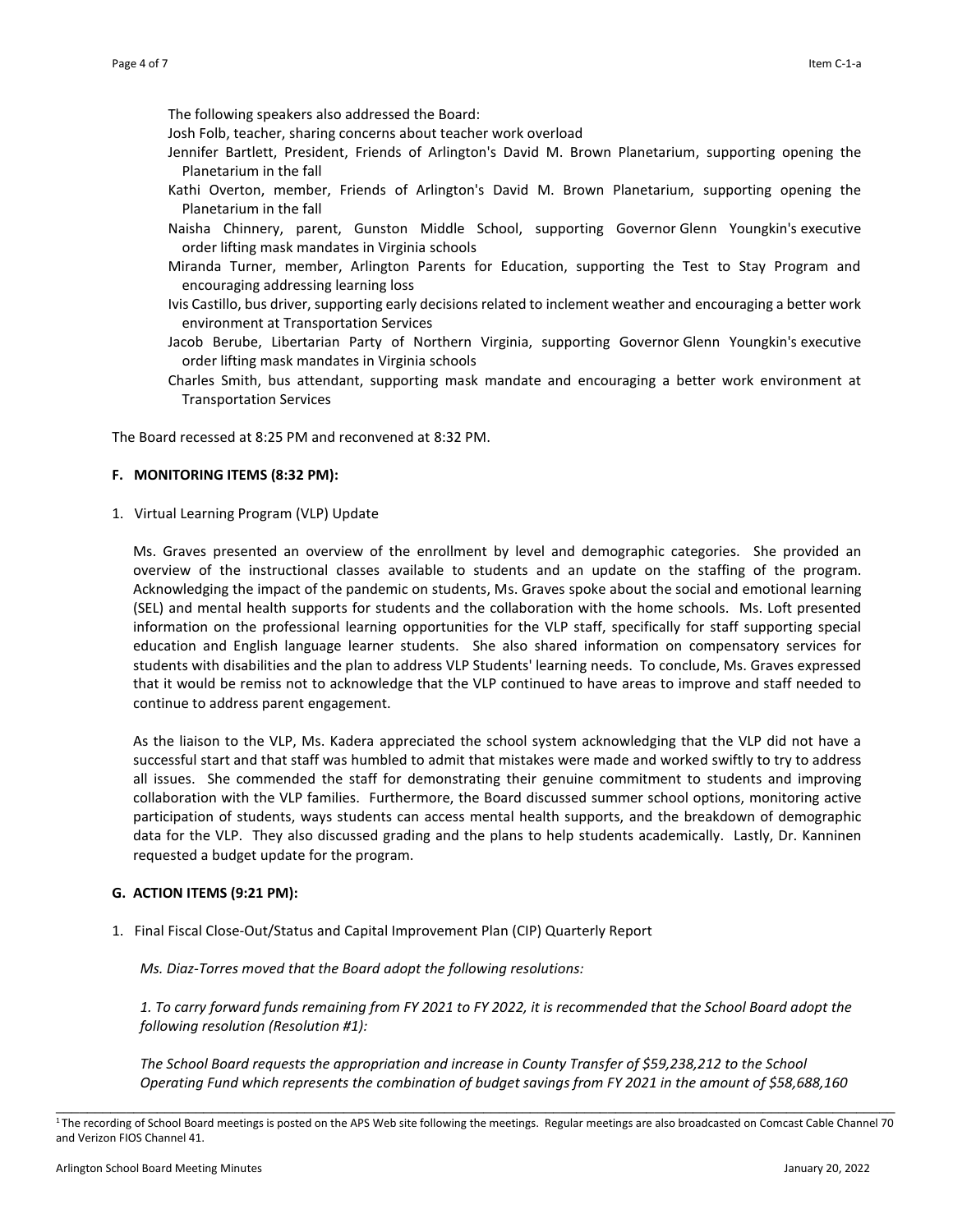*and an increase in local tax revenue from FY 2021 in the amount of \$550,022 which is above the amount anticipated and budgeted for in the FY 2021 Adopted School Board Budget.*

*2. To provide for the purchase orders/incomplete projects encumbered as of June 30, 2021, that will be paid in FY 2022, it is recommended that the School Board adopt the following resolution (Resolution #2):*

*The School Board requests the re-appropriation of encumbrances and budget increases to the FY 2022 Schools Budget as indicated below:* 

- *School Operating Fund ……… \$10,546,010*
- *Capital Projects Fund ………. \$ 9,386,997*
- *Community Activities Fund ………. \$ 69,775*
- *Food & Nutrition Services Fund ………. \$ 473,682*

*3. In order to continue the special projects and construction projects for which the budget period does not coincide with the school year, it is recommended that the School Board adopt the following resolution (Resolution #3):*

*The School Board requests the re-appropriation to FY 2022 of the balances in both the Grants and Restricted Programs Fund and the Bond Construction Fund as follows:* 

- *Grants and Restricted Programs Fund ………. \$ 1,447,520*
- *Bond Construction Fund ………. \$89,744,725*

*4. In order to retain the current fund balance reserves (balances as of 6/30/21), it is recommended that the School Board adopt the following resolution (Resolution #4):*

*The School Board requests the carry forward of the following fund balance reserves:*

*In the School Operating Fund:* 

- *\$25,159,933 – FY 2022 Adopted Budget use of reserves*
- *\$ 1,047,239 – VRS Reserve*
- *\$ 2,000,000 – Separation Pay Reserve*
- *\$ 1,000,000 – Health Insurance Reserve – self insurance*

*In the Food & Nutrition Services Fund:* 

*• \$6,004,769 – Fund Balance* 

*In the Capital Projects Fund* 

- *\$38,283,587 – Capital Reserve*
- *\$ 170,070 – Capital Planning*

*These reserves will be carried on the books of Arlington Public Schools until the School Board authorizes the use of these reserve funds.*

*5. In order to authorize the use of the \$59,238,212 appropriated from Arlington County to Arlington Public Schools in Resolution #1 plus the \$2,817,940 appropriated to APS by the County Board at adoption of the FY 2022 budget, it is recommended that the School Board adopt the following resolution (Resolution #5):*

*The School Board authorizes the Superintendent to use the amount appropriated at adoption of the FY 2022 budget and from the County in Resolution #1 and carried over to FY 2022 as follows:*

- *Addition to Compensation Reserve ……….. \$16,850,000*
- *Addition to Debt Service Reserve ……….. \$ 2,000,000*
- *Addition to Future Budget Years Reserve …… \$28,180,752*

\_\_\_\_\_\_\_\_\_\_\_\_\_\_\_\_\_\_\_\_\_\_\_\_\_\_\_\_\_\_\_\_\_\_\_\_\_\_\_\_\_\_\_\_\_\_\_\_\_\_\_\_\_\_\_\_\_\_\_\_\_\_\_\_\_\_\_\_\_\_\_\_\_\_\_\_\_\_\_\_\_\_\_\_\_\_\_\_\_\_\_\_\_\_\_\_\_\_\_\_\_\_\_\_\_\_\_\_ <sup>1</sup>The recording of School Board meetings is posted on the APS Web site following the meetings. Regular meetings are also broadcasted on Comcast Cable Channel 70 and Verizon FIOS Channel 41.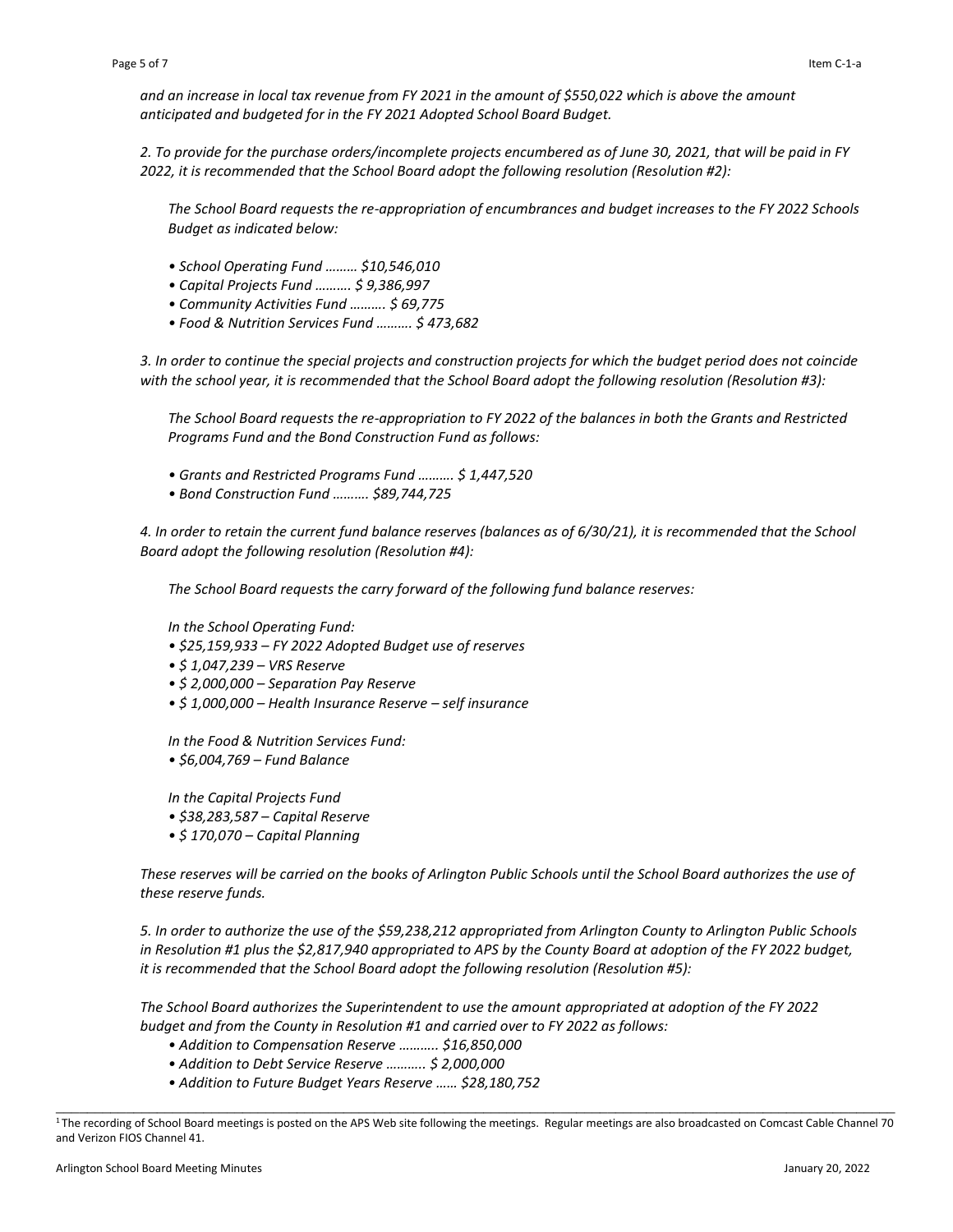*• FY 2022 Expenditure Recommendations …... \$15,025,400 Total authorized uses of carryover funds ….. \$62,056,152*

The motion was seconded by Mr. Priddy. Mr. Goldstein inquired about the different funds and Ms. Peterson explained the different funding sources and the timeline for closing the fiscal year financial records.

Dr. Kanninen called for a vote and the motion was adopted in a vote of 5-0. The voting record is as follows: Ms. Diaz-Torres – Aye; Mr. Goldstein – Aye; Dr. Kanninen – Aye; Ms. Kadera – Aye; and Mr. Priddy – Aye

2. I-7.2.6 English Learner Services 

Since presented to the Board as an information item, Ms. Loft noted that the policy was updated to reflect services provided to English Learners and to align with Federal law and APS policies and implementation procedures.

*Mr. Goldstein moved that the Board adopt the proposed revisions to School Board Policy I-7.2.6 English Learner Services,* seconded by Ms. Kadera.

Ms. Diaz-Torres thanked staff for the work that took place to put this policy revision forward highlighting that the policy revision is a building block to continue to improve services for English Learners.

Dr. Kanninen called for a vote and the motion was adopted in a vote of 5-0. The voting record is as follows: Ms. Diaz-Torres – Aye; Mr. Goldstein – Aye; Dr. Kanninen – Aye; Ms. Kadera – Aye; and Mr. Priddy – Aye

### **H. INFORMATION ITEMS (9:35 PM):**

1. Dual Language Immersion (DLI) Visioning Process Task Force Recommendations

As the Board liaison to the DLI Visioning Process, Ms. Diaz-Torres recognized the long-time work behind the visioning process that included staff and community engagement and thanked everyone involved for getting to the point where short and long-term recommendations were brought forward.

Elisabeth Harrington, Supervisor of World Languages, presented the Superintendent's and the DLI Task Force recommendation to move the APS Dual Language Immersion Program from a 50/50 partial immersion program into an 80/20 early full immersion program starting in the fall of 2023 in accordance with School Board Policy K-3 Program Change. She provided information on the rationale and benefits of the recommendation. Ms. Harrington also presented other recommendations from the DLI Task Force that included budget and staff implications to support, develop and coordinate the program. Mr. [Jonathan Turrisi,](mailto:jonathan.turrisi@apsva.us) Director of Strategic Planning, presented the community engagement goals and communication process strategies.

The Board discussed the research to support moving the program to full immersion to help close the achievement gap. They also discussed the different recommendations and their impact on literacy, staffing, and future conversations about immersion and the commitment to implement the program with fidelity. Mr. Goldstein inquired about the alignment of the 80/20 early full immersion program change recommendation to the PreK-12 Instructional Programs Pathway (IPP) framework and implications related to Board approval on future budget and instructional decisions. Mr. Kadera asked for detailed cost information to implement the recommendations and the impact on grade level staffing. Dr. Kanninen and Dr. Durán briefly clarified that the Superintendent's recommendation was budget neutral and Dr. Kanninen requested to pay careful attention to provide equitable resources across the schools.

2. Approval of Potential Revisions (if needed) to the 2021-22 School Year Calendar

To comply with Virginia Administrative Code, 8VAC20-131-150 Standard School Year and School Day, and in the event that schools would have to close due to inclement weather, Dr. Mayo presented the Superintendent's

\_\_\_\_\_\_\_\_\_\_\_\_\_\_\_\_\_\_\_\_\_\_\_\_\_\_\_\_\_\_\_\_\_\_\_\_\_\_\_\_\_\_\_\_\_\_\_\_\_\_\_\_\_\_\_\_\_\_\_\_\_\_\_\_\_\_\_\_\_\_\_\_\_\_\_\_\_\_\_\_\_\_\_\_\_\_\_\_\_\_\_\_\_\_\_\_\_\_\_\_\_\_\_\_\_\_\_\_ <sup>1</sup>The recording of School Board meetings is posted on the APS Web site following the meetings. Regular meetings are also broadcasted on Comcast Cable Channel 70 and Verizon FIOS Channel 41.